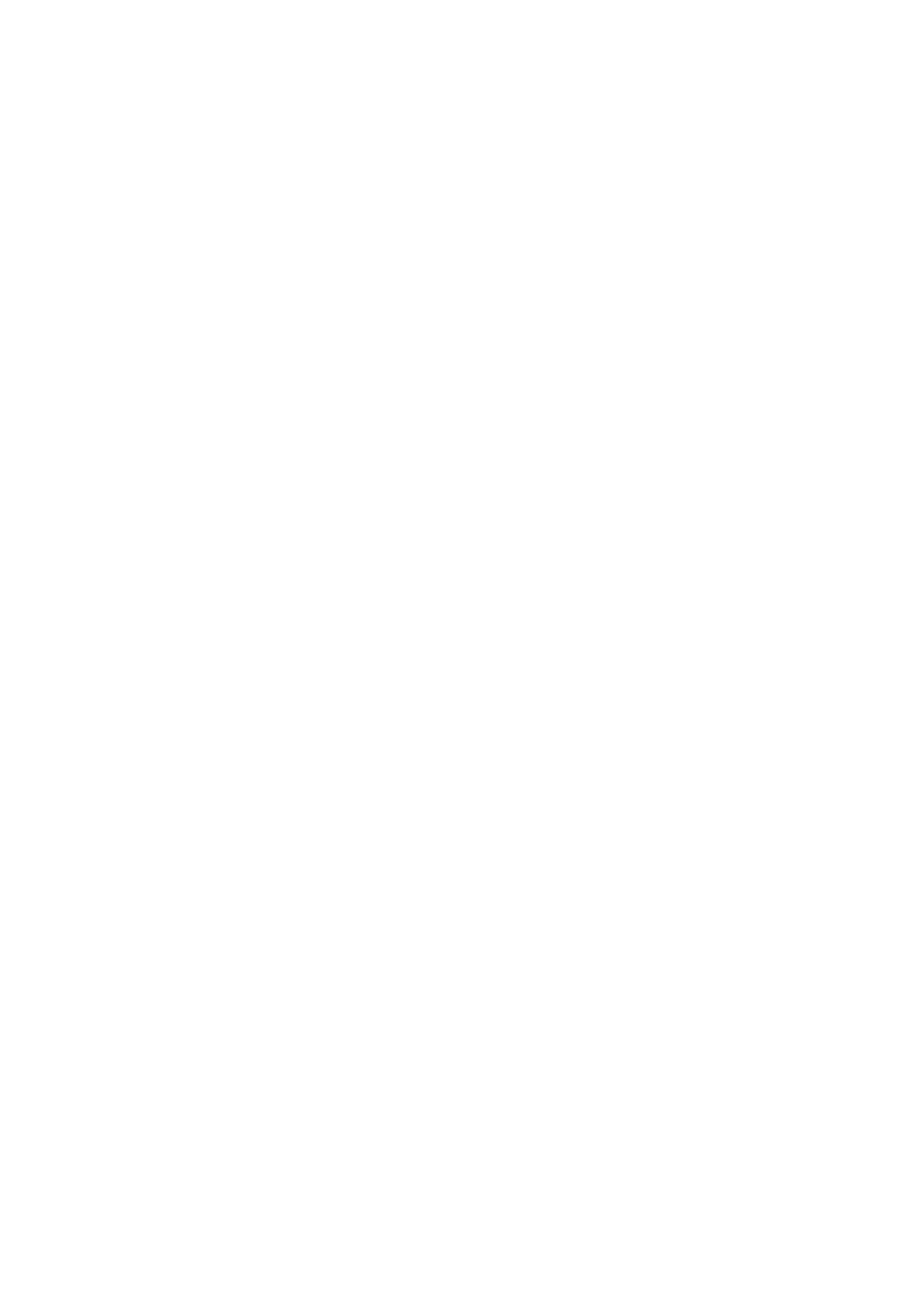The author assumes no responsibility for any errors or omissions that may appear in this document nor does it make a commitment to update the information contained herein.

Third-party brands and names are the property of their respective owners.

September 10, 1998 Taipei, Taiwan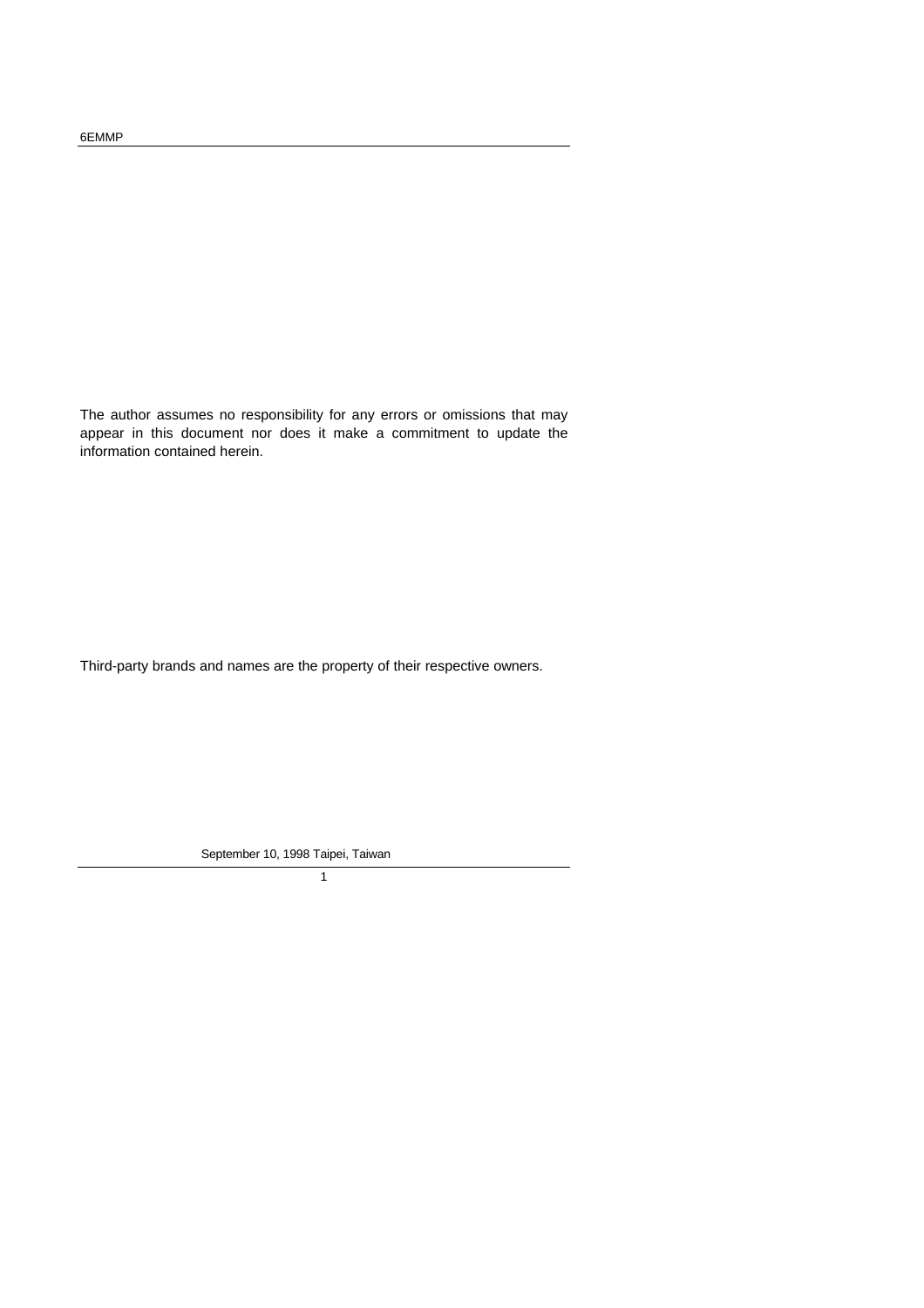# **I. Quick Installation Guide :**

# **CPU SPEED SETUP**

The default system bus speed is 66.6MHz. The user can change the DIP SWITCH **(SW)** selection to set up the CPU speed for 233 - 366MHz processor.

 $\bullet^*$  The CPU speed must match with the frequency RATIO. It will cause **system hanging up if the frequency RATIO is higher than that of CPU.**

|  | DIP SWITCH (SW) |                |            |    | FREQ.        | EXT.CLK.   | INT.CLK.   |                                                           |
|--|-----------------|----------------|------------|----|--------------|------------|------------|-----------------------------------------------------------|
|  | 1               | $\overline{2}$ | 3          | 4  | <b>RATIO</b> | <b>MHz</b> | <b>MHz</b> | CPU Type                                                  |
|  | OFF             | OFF            | ON         | ON | 3.5          | 66         | 233        | Pentium <sup>®</sup> II 233 MHz<br>(Celeron $TM$ 233 MHz) |
|  | <b>ON</b>       | ON             | OFF        | ON | 4            | 66         | 266        | Pentium® II 266 MHz<br>(Celeron TM 266 MHz)               |
|  | <b>OFF</b>      | ON             | OFF        | ON | 4.5          | 66         | 300        | Pentium® II 300 MHz<br>(Celeron $TM$ 300/300A MHz)        |
|  | ON              | OFF            | OFF        | ON | 5            | 66         | 333        | Pentium <sup>®</sup> II 333 MHz<br>(Celeron TM 333 MHz)   |
|  | <b>OFF</b>      | <b>OFF</b>     | <b>OFF</b> | ON | 5.5          | 66         | 366        | Pentium <sup>®</sup> II 366 MHz<br>(Celeron $TM$ 366 MHz) |

### $\bullet^*$ **JP2, JP3, JP4** (Select the system speed; 66, 75, 83 MHz)

| <b>MAIN CLOCK</b> | JP <sub>2</sub> | JP3     | JP4     |
|-------------------|-----------------|---------|---------|
| 66MHz             | $1 - 2$         | $1 - 2$ | $1 - 2$ |
| 75MHz             | $1 - 2$         | $2 - 3$ | $1 - 2$ |
| 83MHz             | $2 - 3$         | $2 - 3$ | $2 - 3$ |

**´Note: We don't recommend you to setup your system speed to 75 or 83MHz because these frequencies are not the standard specifications for CPU, Chipset and most of the peripherals. Whether your system can run under 75 or 83MHz properly will depend on your hardware configurations: CPU, SDRAM, Cards,**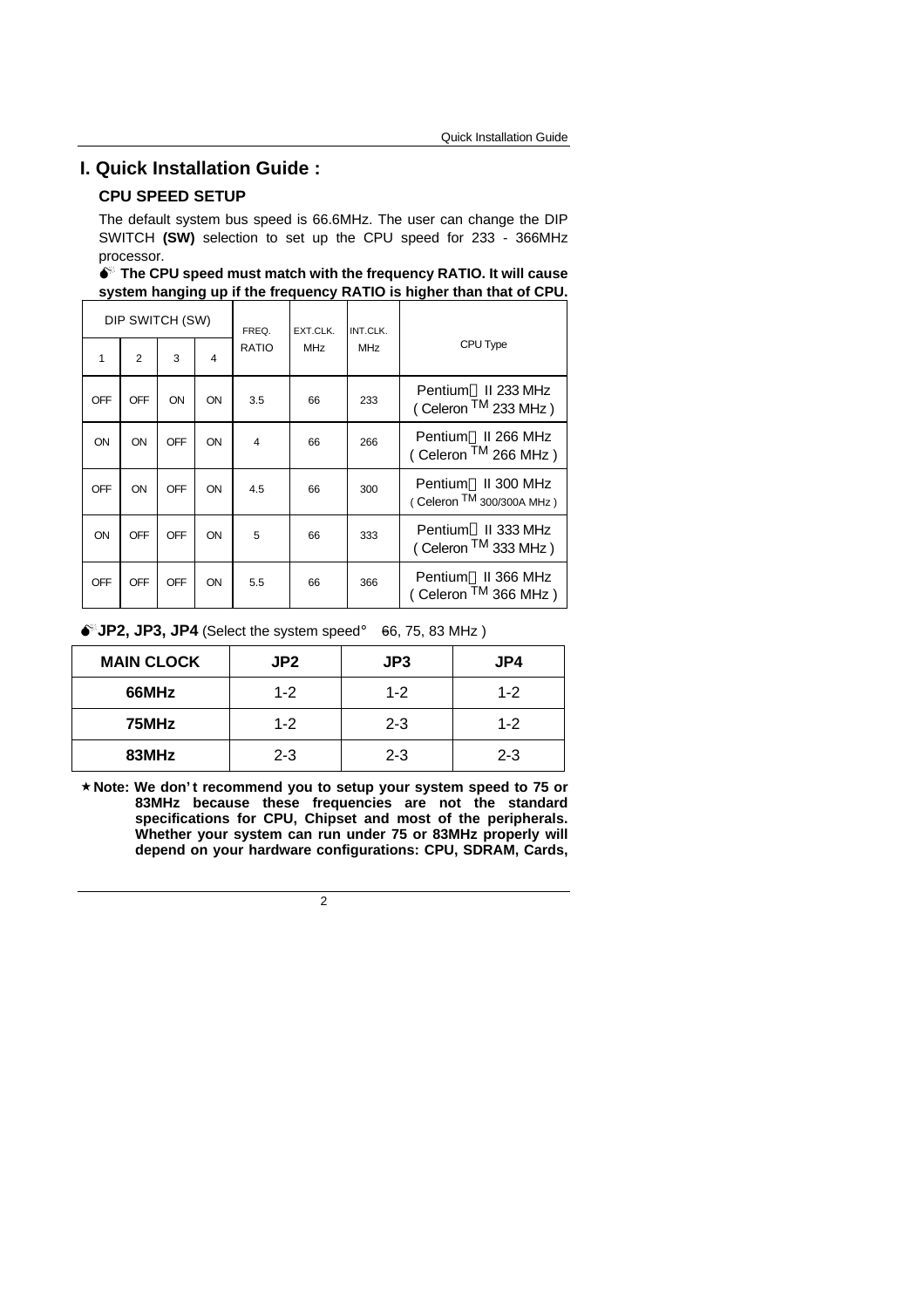**etc.**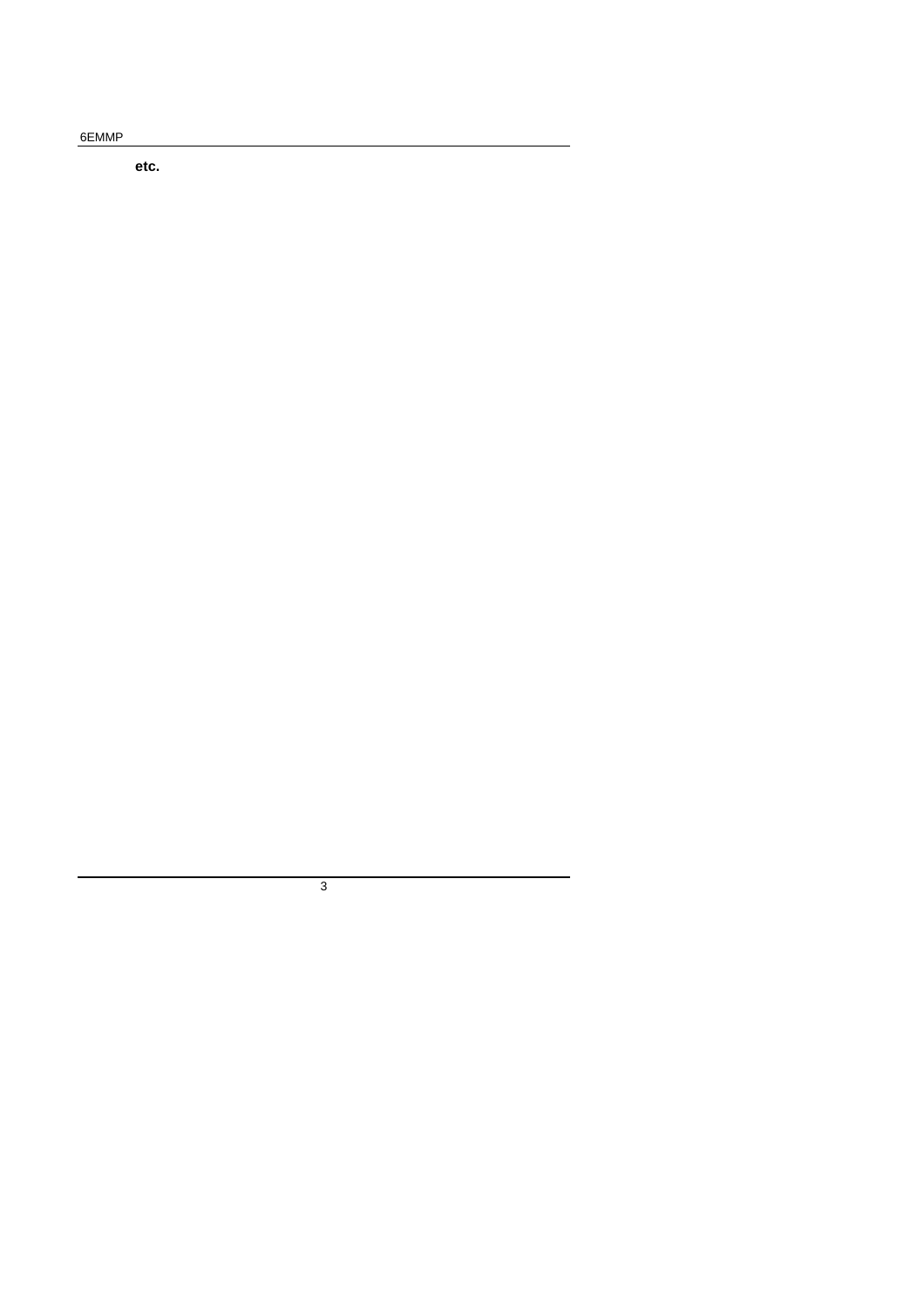1. Pentium<sup>®</sup> II 233 /Celeron <sup>TM</sup> 233 MHz / 66MHz FSB



2. Pentium<sup>®</sup> II 266 /Celeron  $\overline{M}$  266 MHz / 66MHz FSB

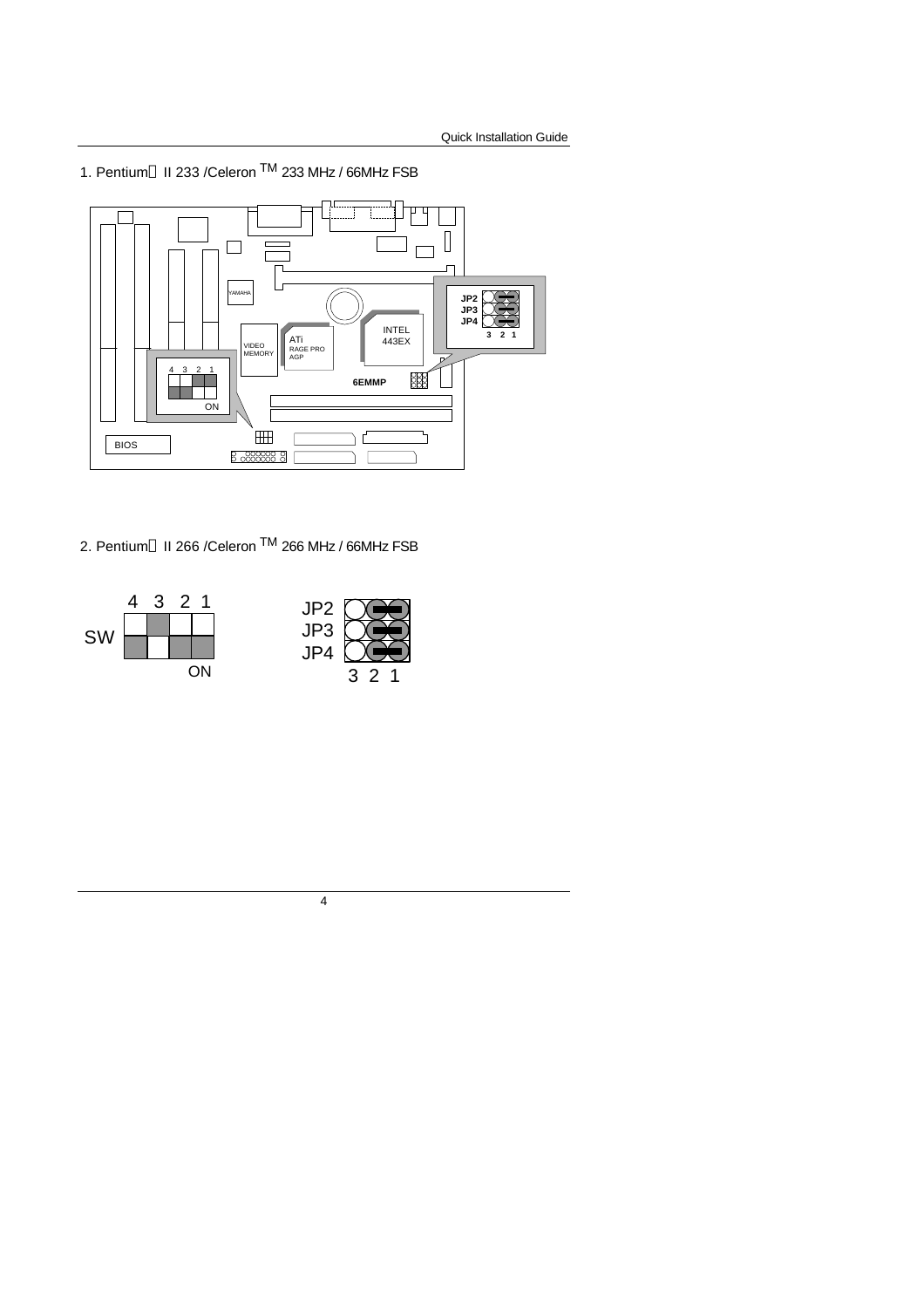3. Pentium<sup>®</sup> II 300 /Celeron <sup>TM</sup> 300 /Celeron <sup>TM</sup> 300A MHz / 66MHz FSB



4. Pentium<sup>®</sup> II 333 /Celeron  $\text{TM}$  333 MHz / 66MHz FSB



5. Pentium<sup>®</sup> II 366 /Celeron  $\text{TM}$  366 MHz / 66MHz FSB





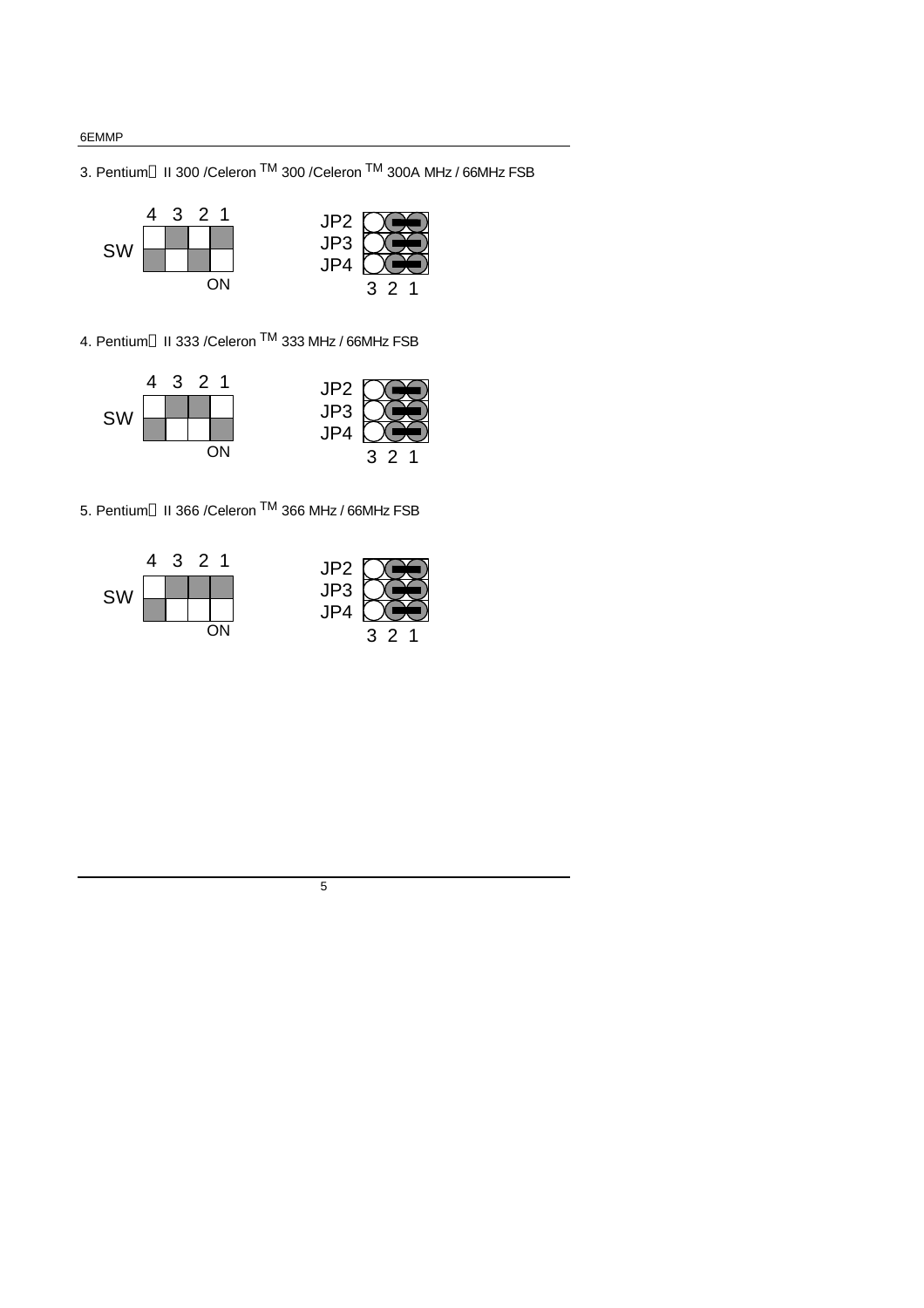## **II. Jumper setting :**

GN : Green Function Switch



GD : Green Function LED

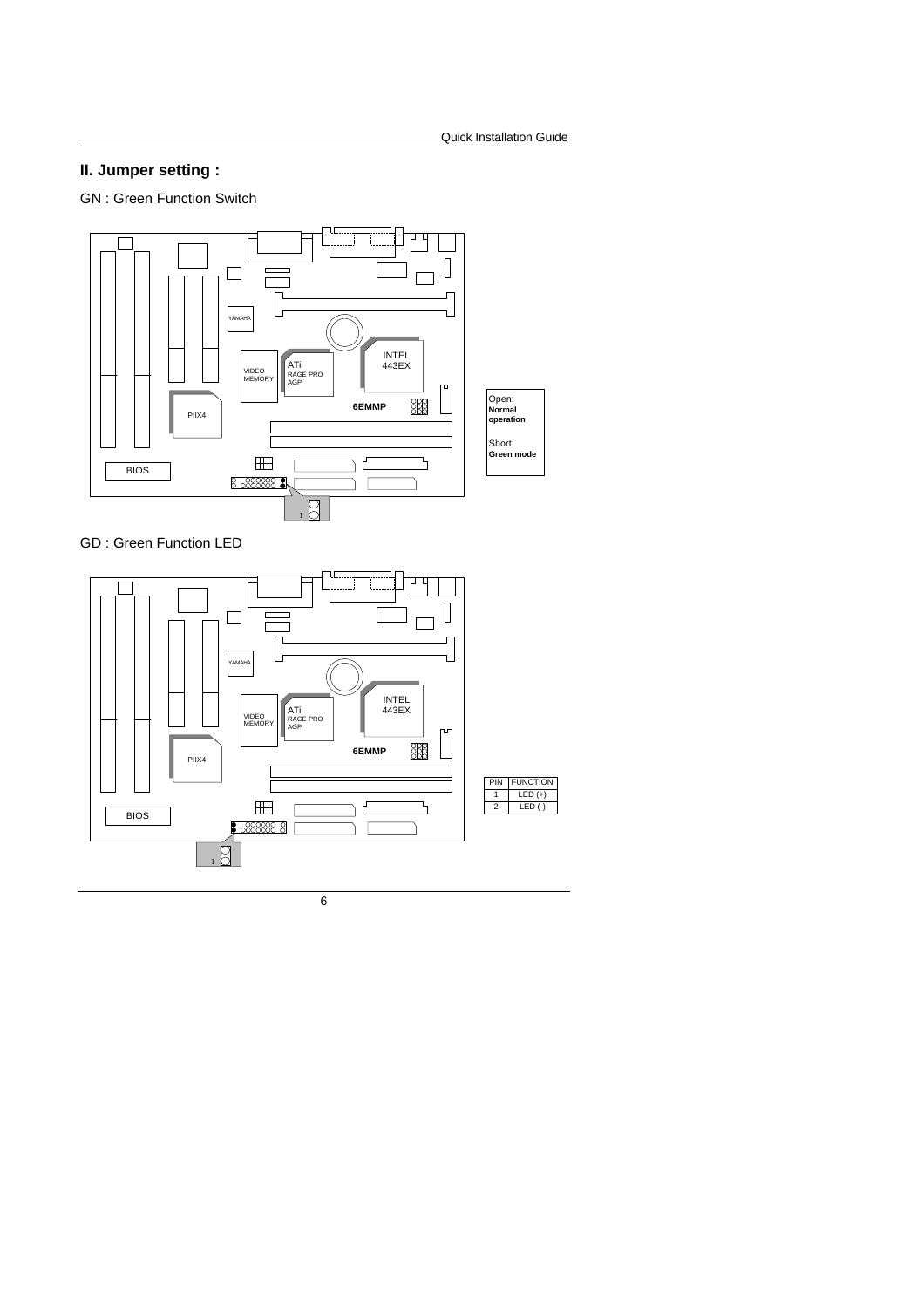## HD : IDE Hard Disk Active LED



SPKR : Speaker Connector

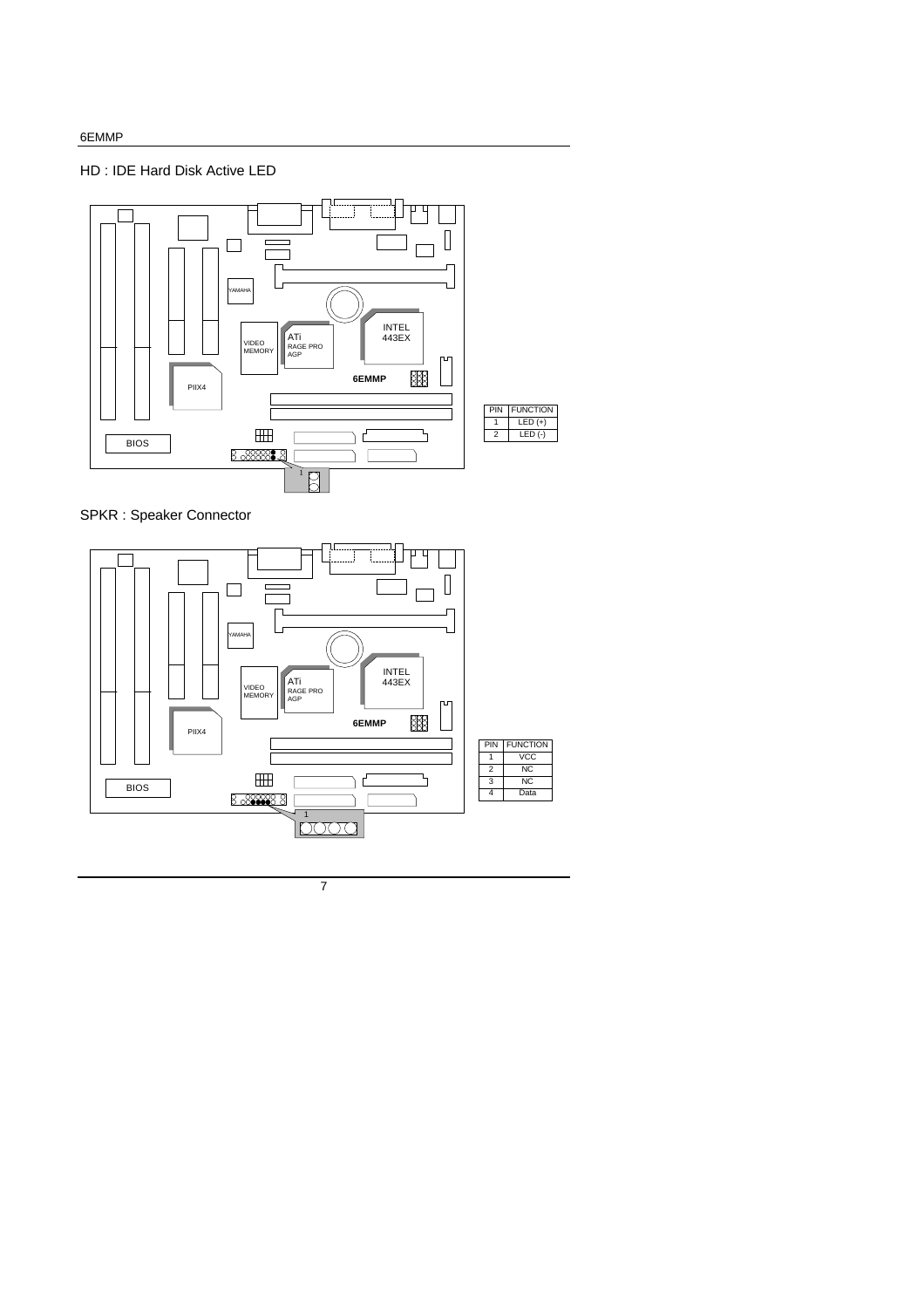## RES : Reset Switch



PWR : Power LED Connector

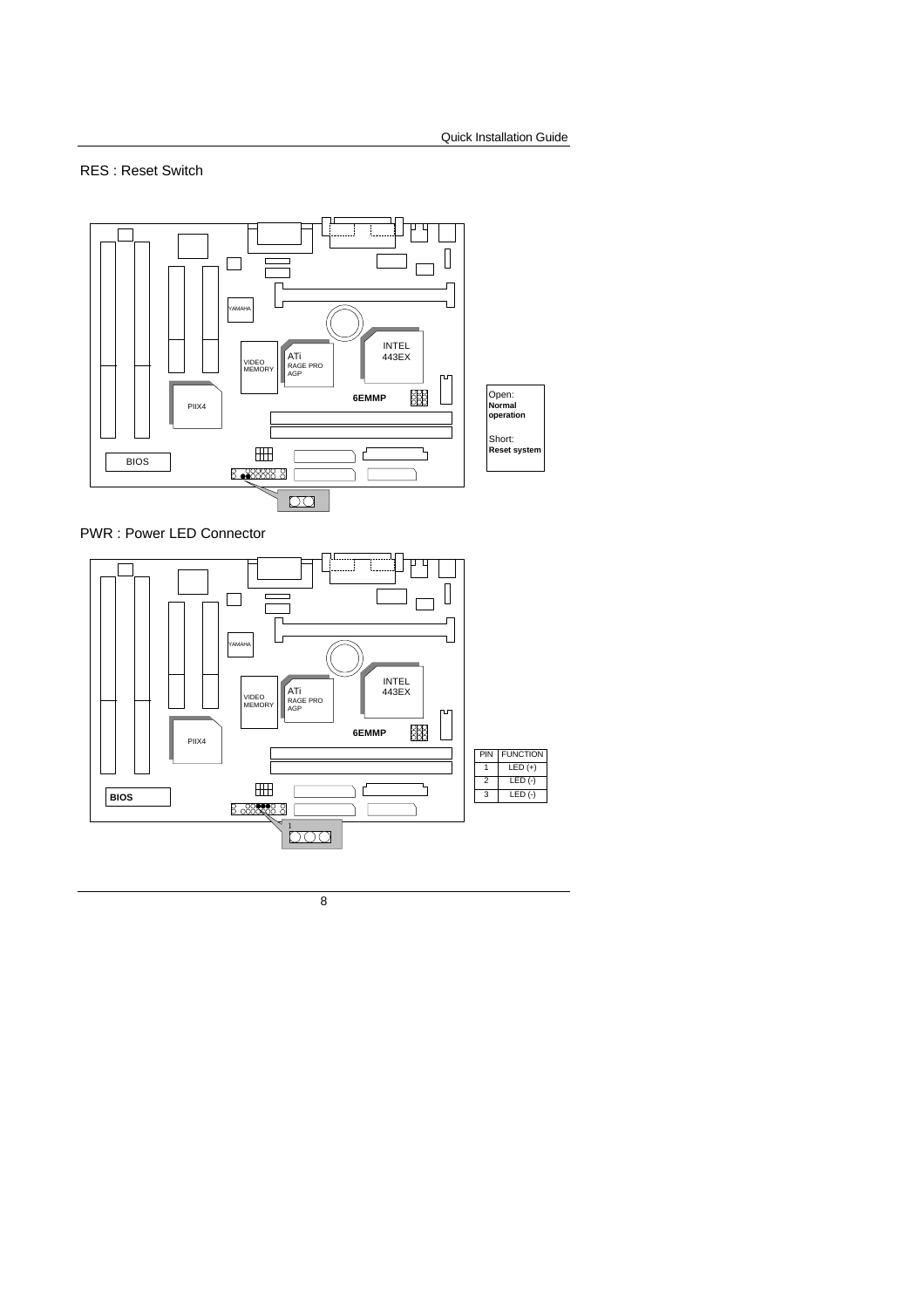## PW: Soft Power Connector



PS/2 Mouse / Keyboard Connector

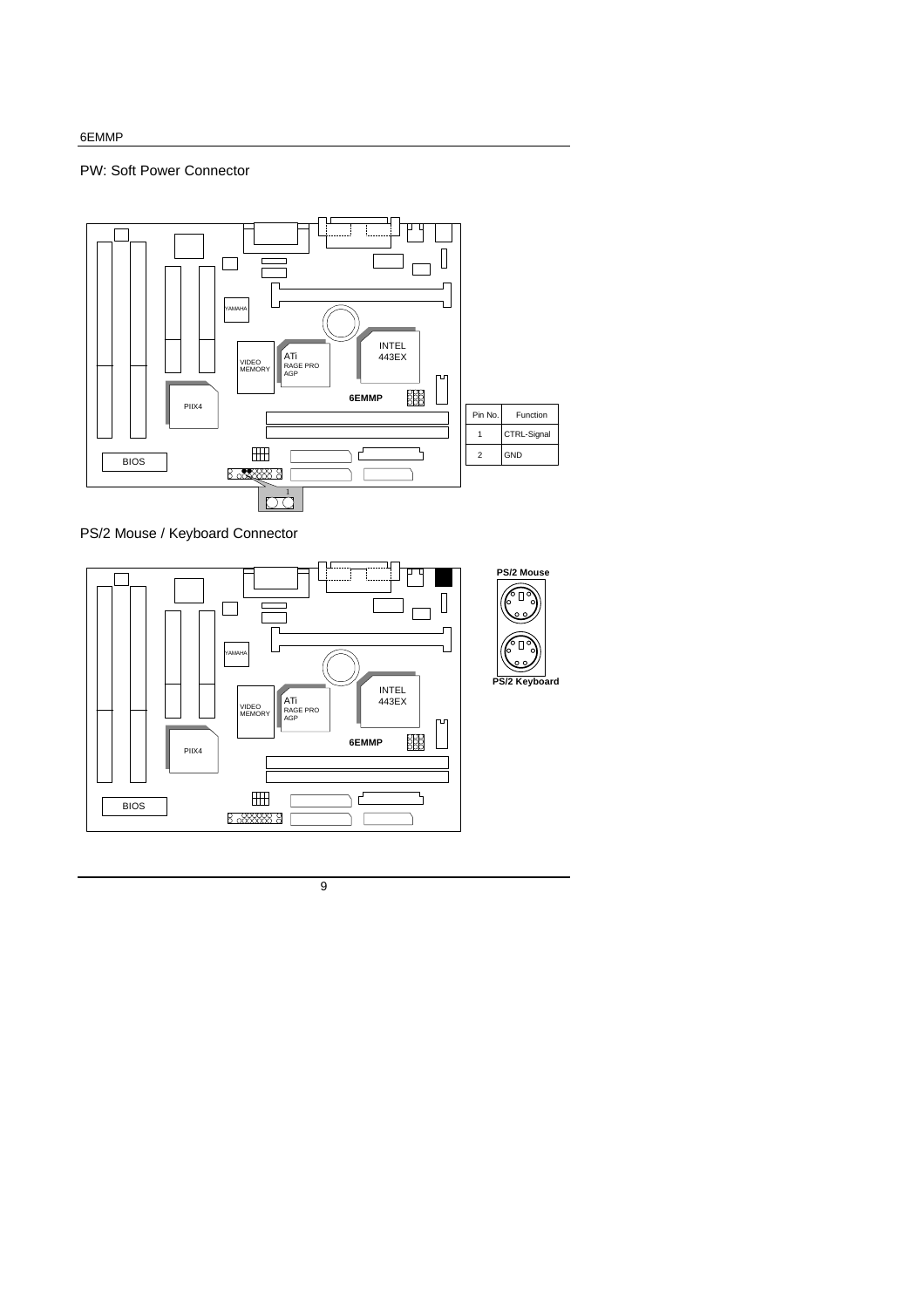# FAN PWR : CPU Cooling Fan Power Connector



IDE1: For Primary IDE port

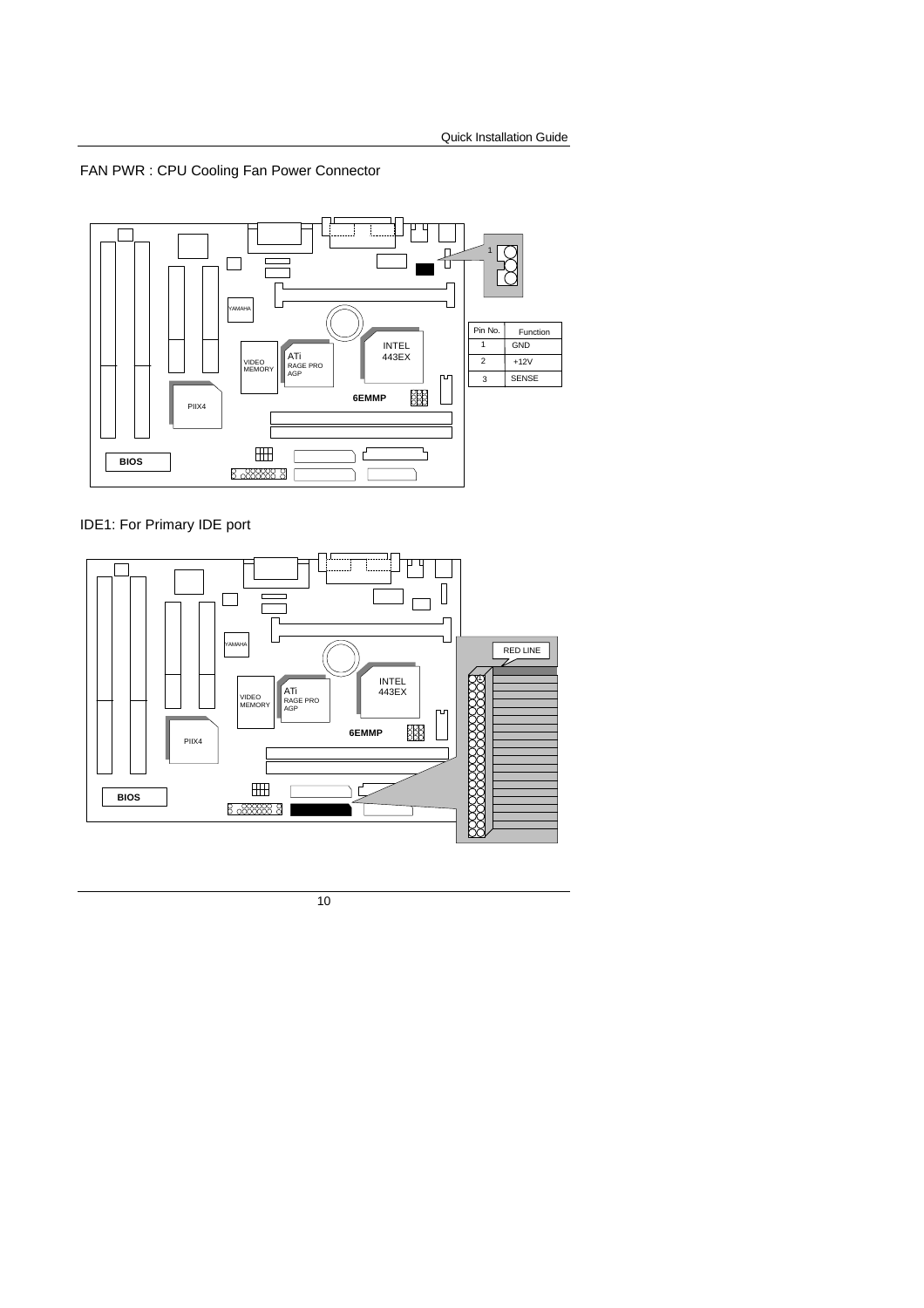# IDE2: For Secondary IDE port



# FLOPPY : FLOPPY PORT

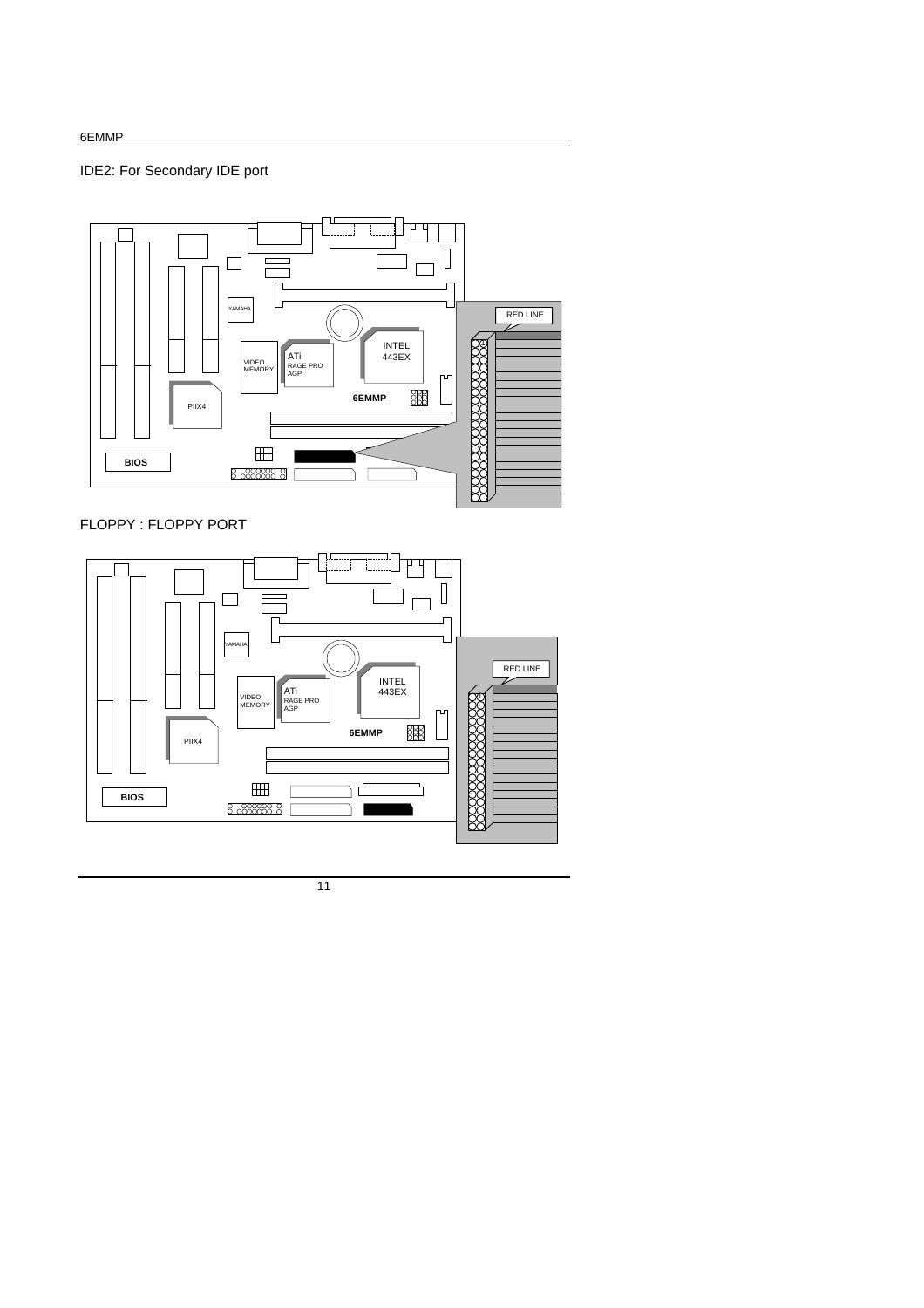ATX POWER : ATX POWER Connector



LPT PORT / COM A / COM B / VGA PORT

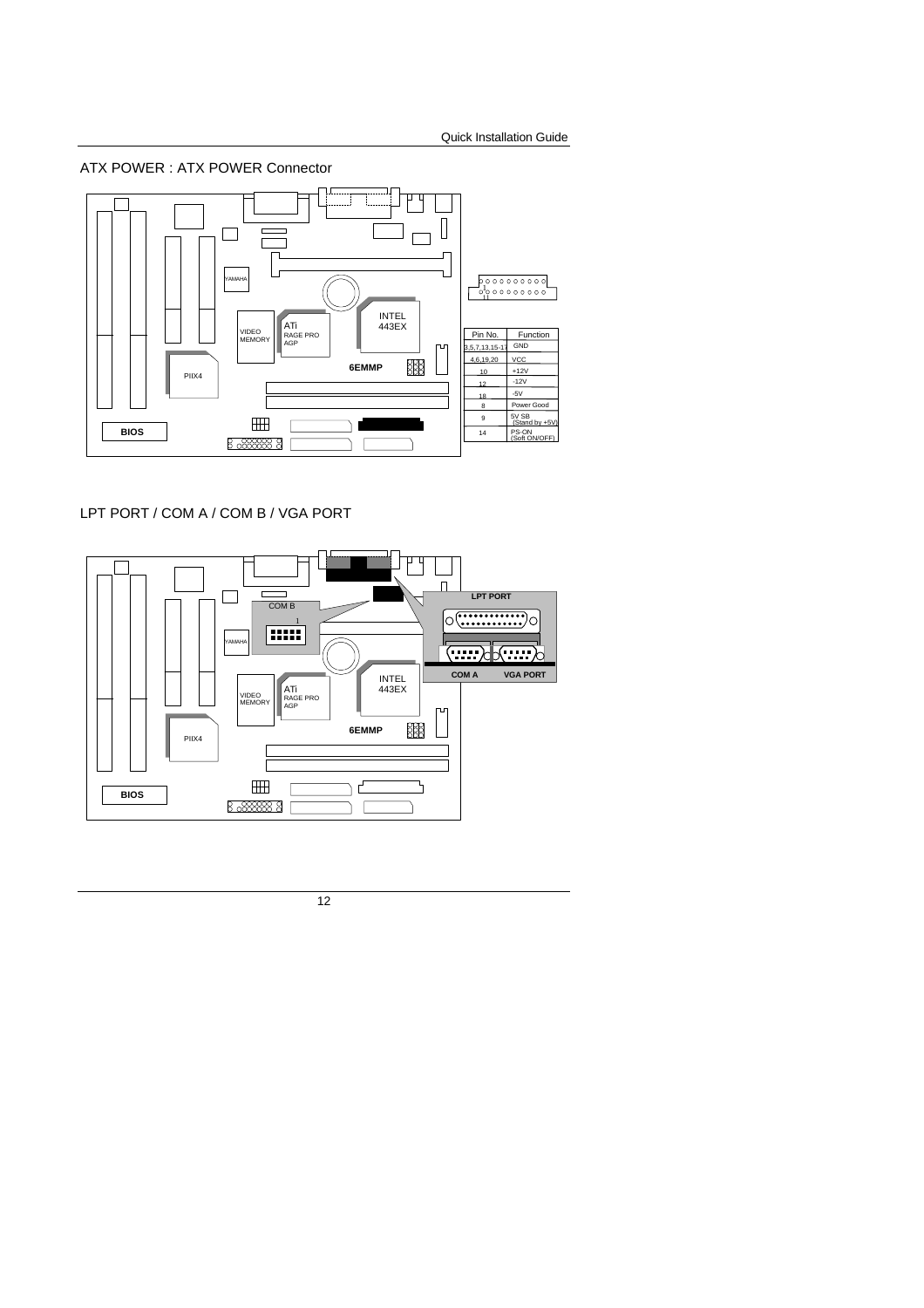## GAME & AUDIO PORT



JP1 : Keyboard Power On (Reserved)

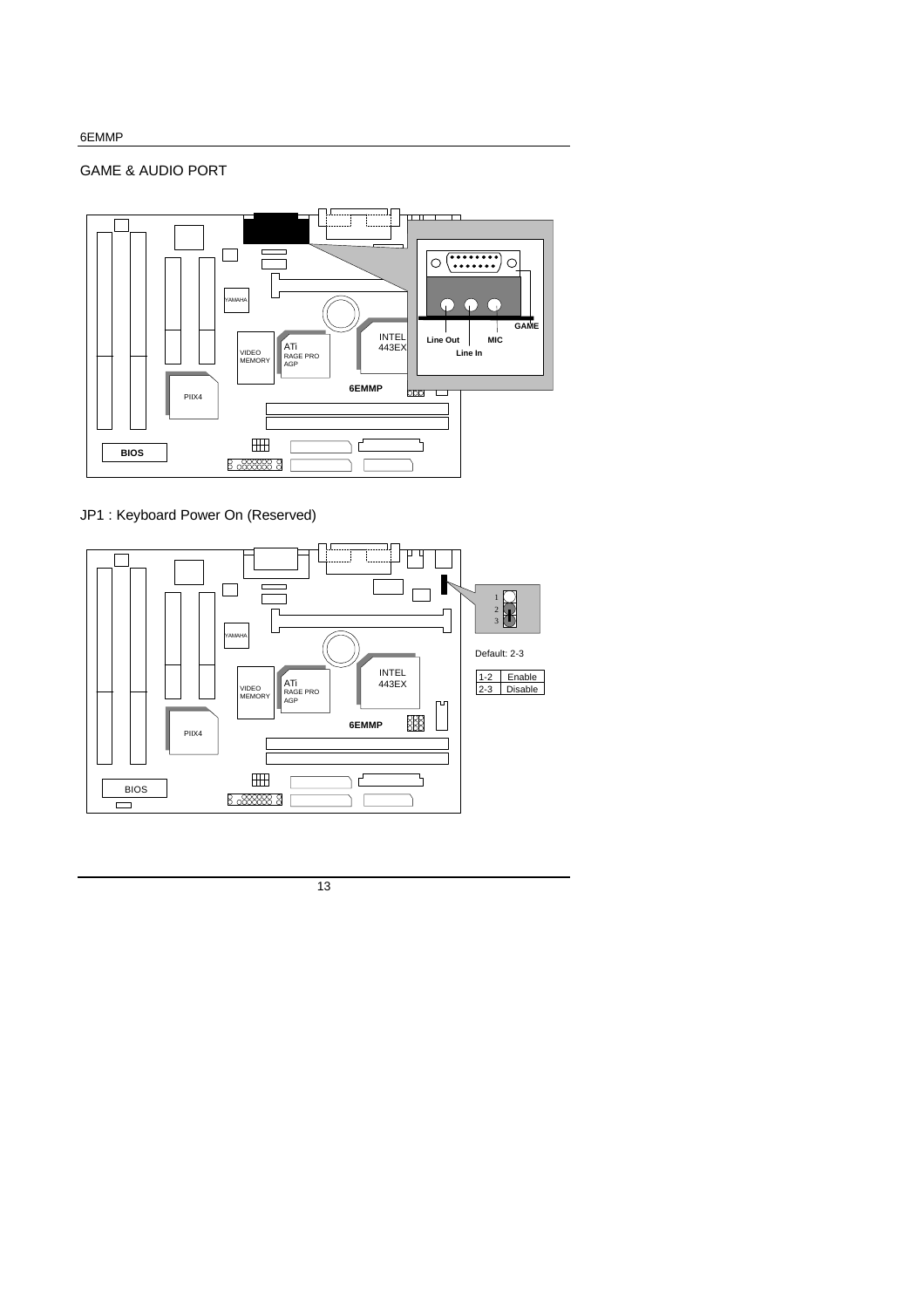## USB: USB Port



## J9: ATX Power Control Selection

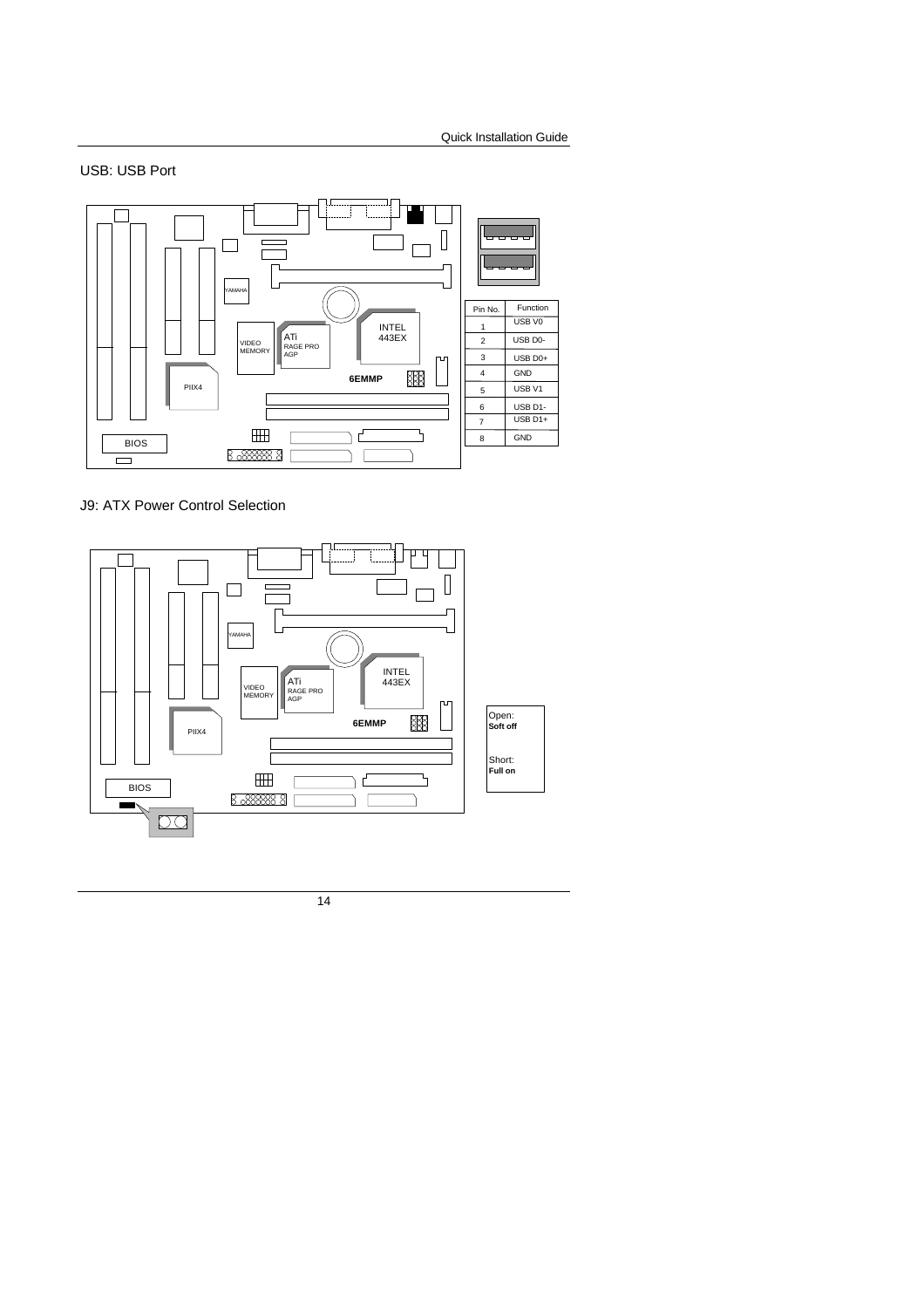## JP7: Wake on LAN



CN6 &JP5:CD Audio Line In

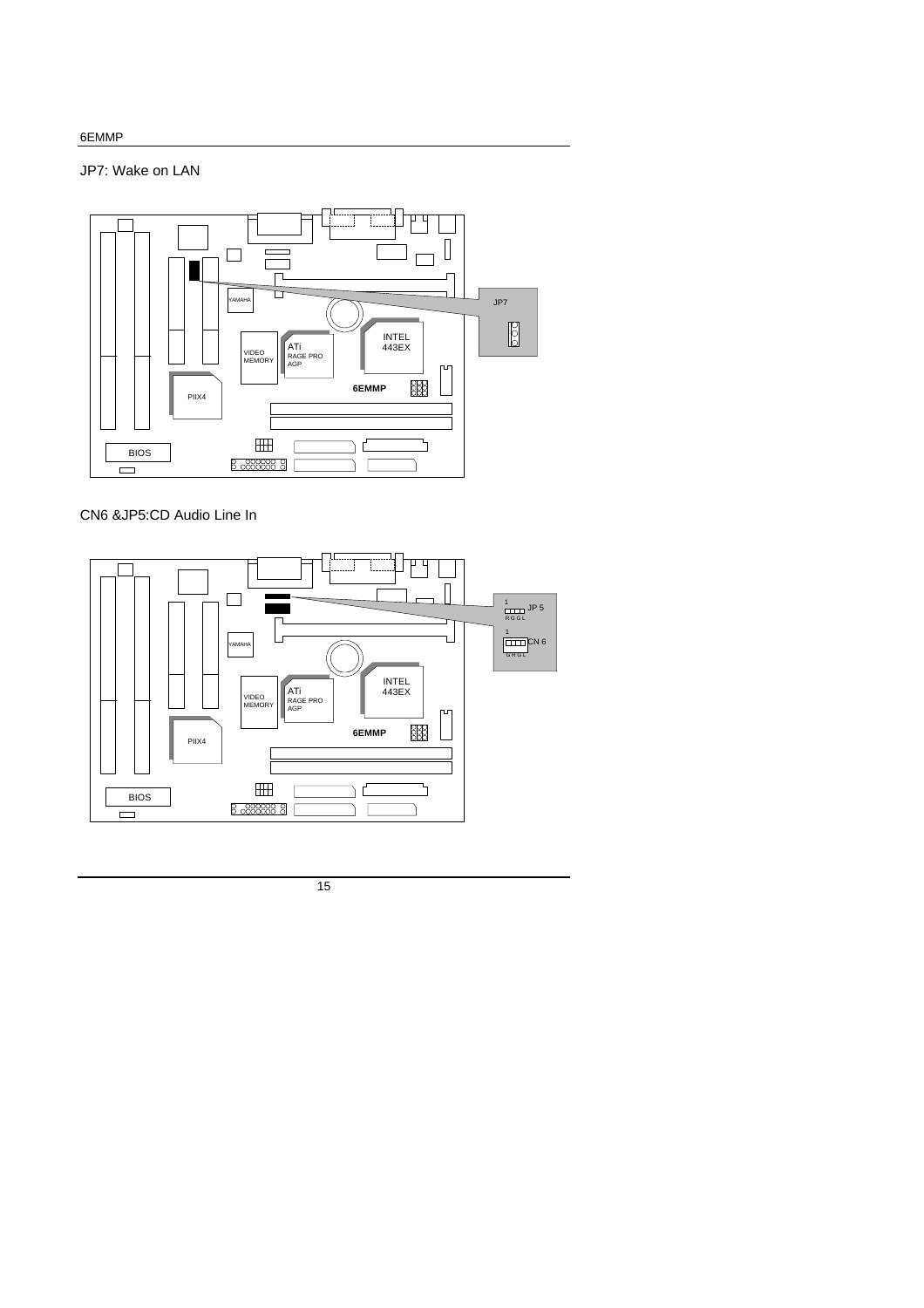JP9: Onboard Sound Function Selection



JP8: Release Onboard VGA from occupying IRQ Resource (It is not to enable or disable Onboard VGA Function.)

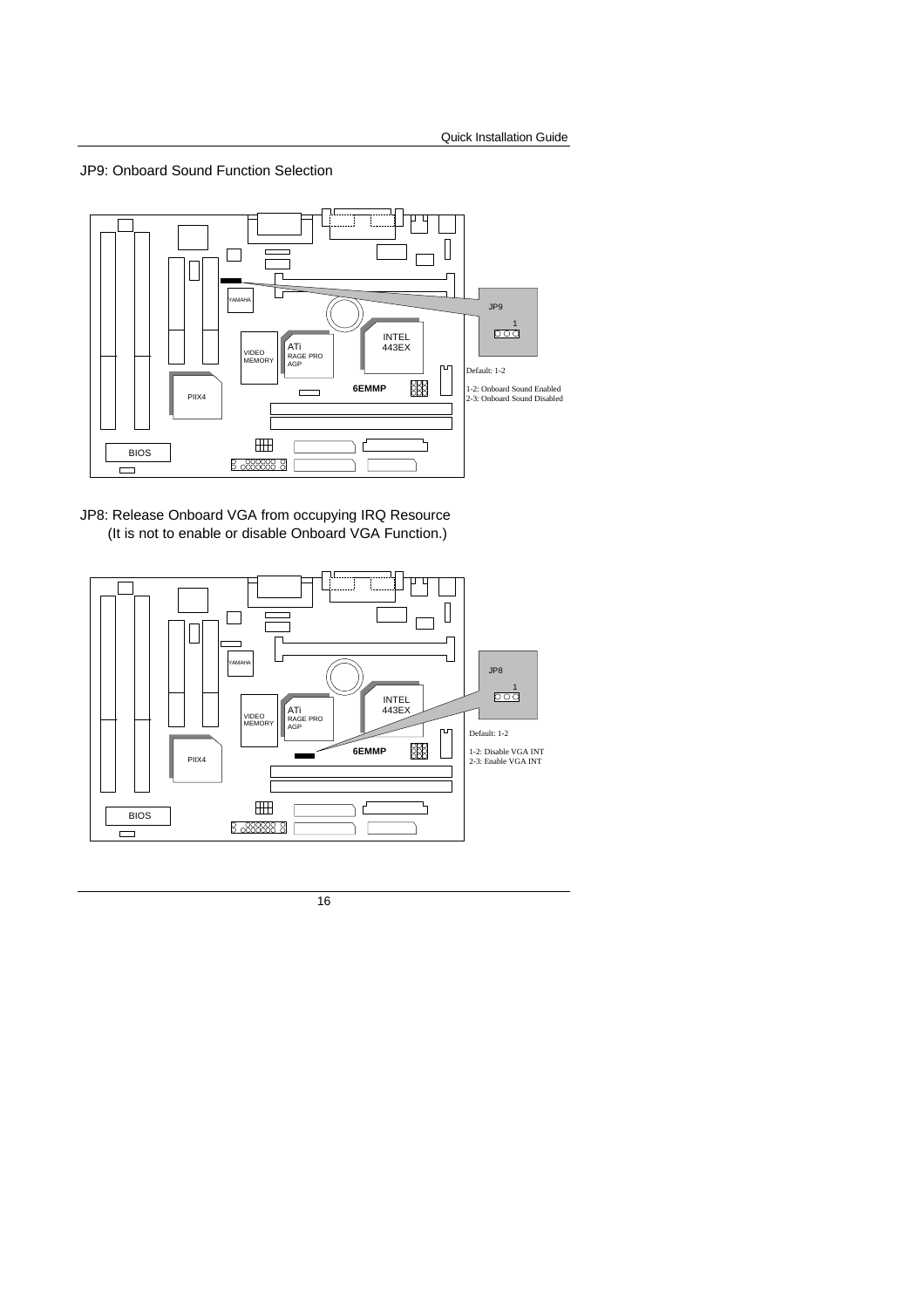## J11:Internal Modem Card Ring PWR On



## BAT1:For Battery



- $\bullet$  Danger of explosion if battery is incorrectly replaced.
- $\bullet$  Replace only with the same or equivalent type recommended by the manufacturer.
- MDispose of used batteries according to the manufacturer' s instructions.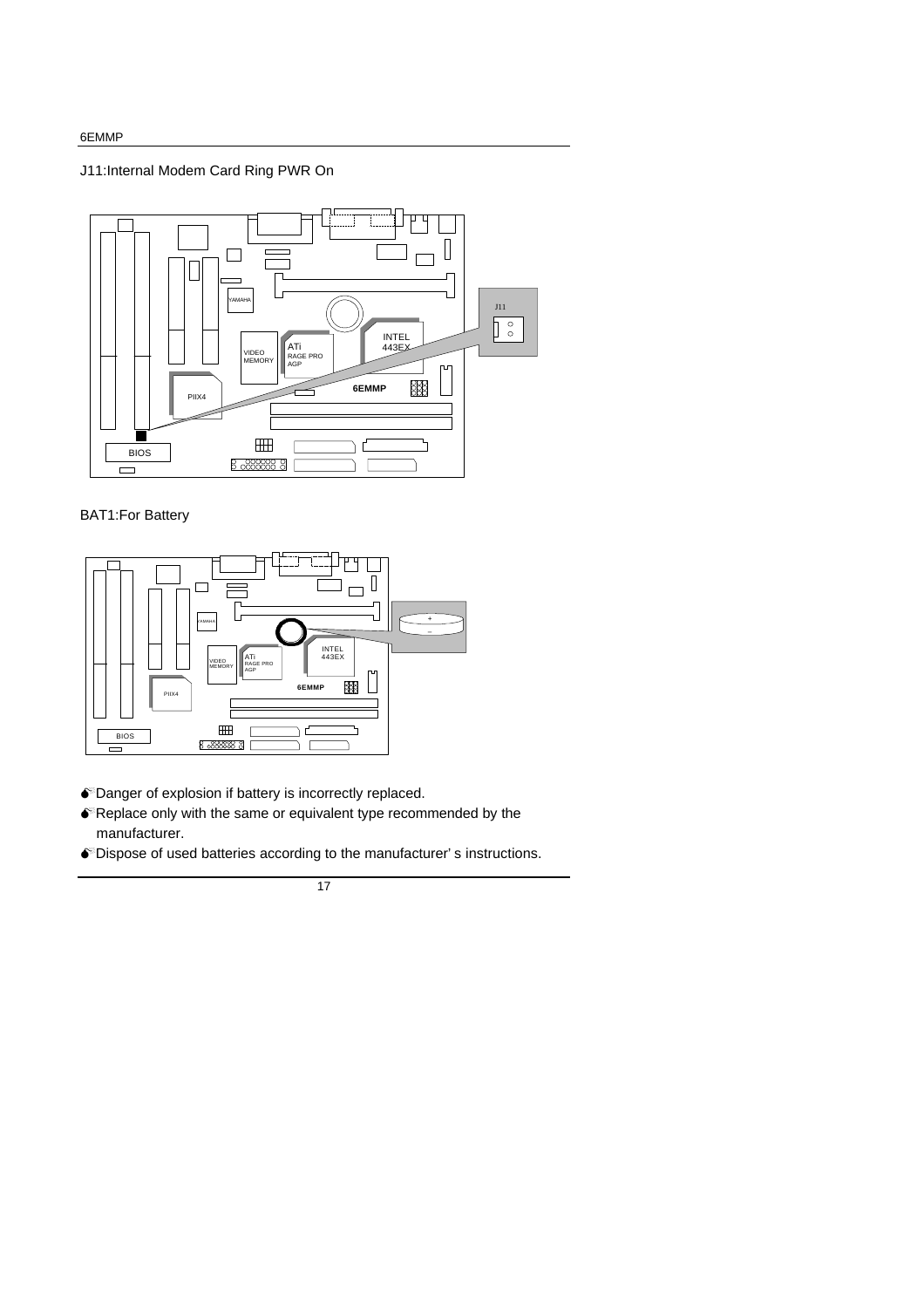## **III. Top Performance Test Setting:**

The following performance data list is the testing results of some popular benchmark testing programs.

Users have to modify the value for each item in chipset features as follow for top performance setting.



\*\*The above settings have to modify according to different kinds of CPU, SDRAM, and peripherals for your system to work properly.